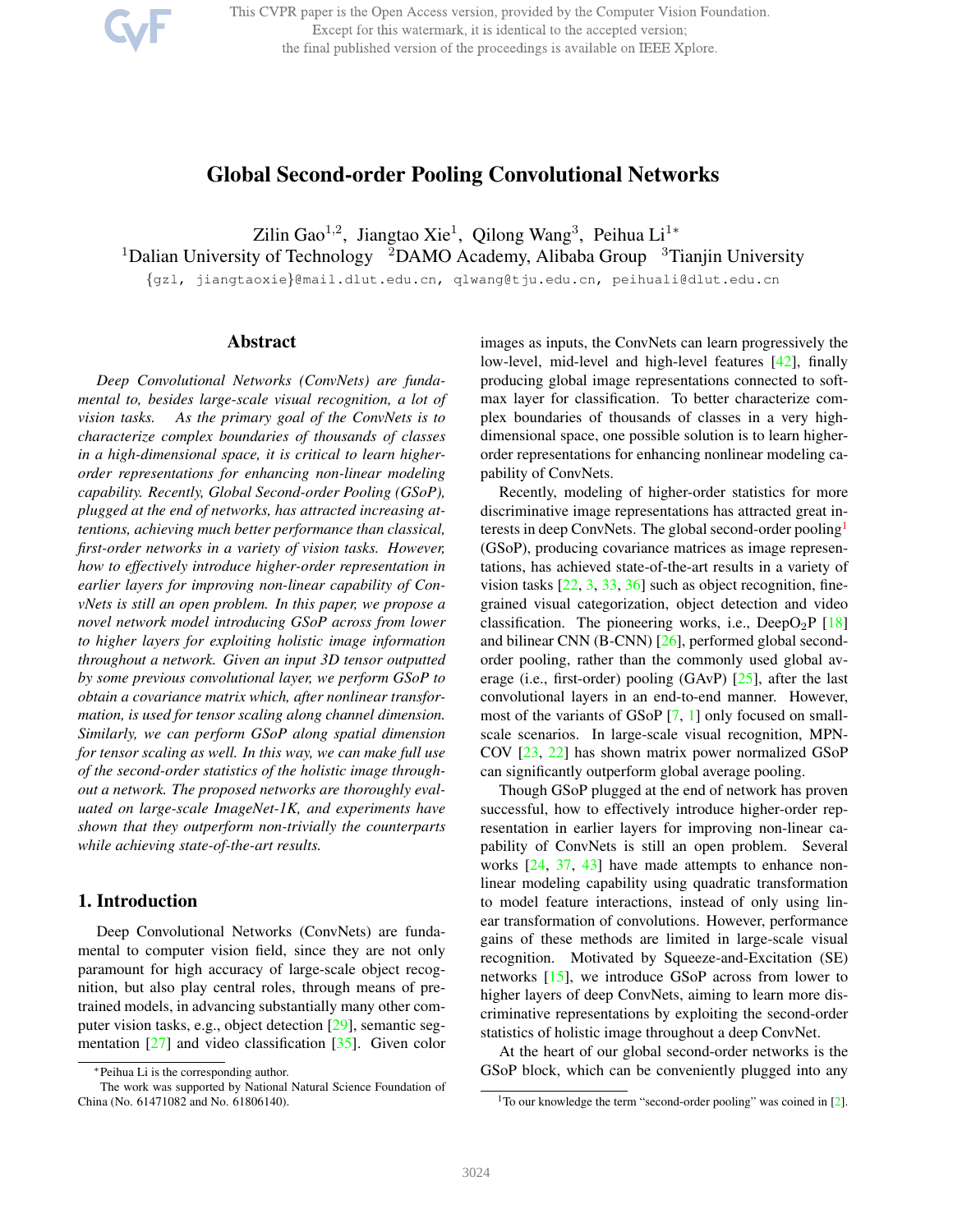location of a deep ConvNet. Given a 3D tensor outputted by some previous convolutional layer, we first perform GSoP to model pairwise channel correlations of the holistic tensor. We then accomplish embedding of the resulting covariance matrix by convolutions and non-linear activations, which is finally used for scaling the 3D tensor along channel dimension. The diagram of our GSoP convolutional network (GSoP-Net) is presented in Figure 1a and the proposed second-order block is illustrated in Figure 1b. The primary differences of the proposed GSoP-Net from existing networks are compared in Table 1, which will be detailed in next section. Our main contributions are threefold. (1) Distinct from the existing methods which can only exploit second-order statistics at network end, we are among the first who introduce this modeling into intermediate layers for making use of holistic image information in earlier stages of deep ConvNets. By modeling the correlations of the holistic tensor, the proposed blocks can capture longrange statistical dependency [35], making full use of the contextual information in the image. (2) We design a simple yet effective GSoP block, which is highly modular with low memory and computational complexity. The GSoP block, which is able to capture global second-order statistics along channel dimension or position dimension, can be conveniently plugged into existing network architectures, further improving their performance with small overhead. (3) On ImageNet benchmark, we perform a thorough ablation study of the proposed networks, analyzing the characteristics and behaviors of the proposed GSoP block. Extensive comparison with the counterparts has shown the competitiveness of our networks.

## 2. Related Works

 $GAvP$  (1<sup>st</sup>–order) In-between Network. Global average pooling plugged at the end of network [25], which summarizes the first-order statistics (i.e., mean vector) as image representations, has been widely used in most deep ConvNets such as ResNet [11], Inception [31] and DenseNet [17]. For the first time, SE-Net [15] introduced GAvP in-between network for making use of holistic image context at earlier stages, reporting significant improvement over its network-end counterparts. The SE-Net consists of two modules: a squeeze module accomplishing global average pooling followed by convolution and non-linear activations for capturing channel dependency, and an excitation module scaling channel for data recalibration. Besides GAvP along channel dimension, CBAM [38] extends the idea of SE-Net, combining GAvP along channel dimension as well as spatial dimension for accomplishing selfattention. Compared to SE-Net and CBAM which use only first-order statistics (mean) of the holistic image, our GSoP-Net exploits second-order statistics (correlations), having

|                                                                                            | in-between network |               | end of network |              |  |
|--------------------------------------------------------------------------------------------|--------------------|---------------|----------------|--------------|--|
|                                                                                            | global pool        | method        | global pool    | method       |  |
| AlexNet $[20]$<br><b>VGG [30]</b>                                                          | $\times$           | N/A           | $\times$       | N/A          |  |
| ResNet $[11]$<br>Inception $[31]$<br>DenseNet [17]                                         | $\times$           | N/A           |                | $1st$ -order |  |
| $SE-Net[15]$<br><b>CBAM</b> [38]                                                           |                    | $1st$ –order  |                | $1st$ -order |  |
| DeepO <sub>2</sub> P $[18]$<br>$B-CNN$ [26]<br><b>MPN-COV [23, 22]</b><br>$G^2$ DeNet [34] | $\times$           | N/A           |                | $2nd$ -order |  |
| GSoP-Net (ours)                                                                            |                    | 2nd<br>-order |                | 2nd<br>order |  |

Table 1: Summary of ConvNet models in terms of global statistical pooling. Different from existing networks, we introduce global second-order pooling into intermediate layers of deep ConvNets. So we can make full use of secondorder statistics to effectively capture holistic image information throughout a network.

stronger modeling capability.

 $\mathbf{GSoP}$  ( $2^{\text{nd}}$ -order) at Network Net. The global secondorder pooling, plugged at network end and trainable in an end-to-end manner, has received great interests, achieving significant performance improvement [3, 23, 22]. Several researchers [7, 3, 1] have shown close connections between higher-order pooling with kernel machines, based on which they proposed explicit mapping functions as kernel approximation for compactness of covariance representations. Wang et al. [34] proposed a global Gaussian distribution embedding network  $(G^2DeNet)$ , where one multivariate Gaussian, identified as a symmetric positive definite matrix of covariance matrix and mean vector  $[21]$ , is plugged at network end. MoNet [39] proposed a sub-matrix squareroot layer, enabling  $G^2$ DeNet to have compact representation. In [4], the first-order information is combined with the second-order one which achieves consistent improvements over the standard bilinear networks on texture recognition. In all the aforementioned works, second-order modeling are only exploited at the end of deep networks.

Quadratic Transformation Network. The conventional network depends heavily on linear convolution operations. Several researchers take a step further to explore higherorder transformation for enhancing non-linear modeling capability of deep networks. The second-order Response Transform (SORT) [37] develops a two-branch network module to combine responses of two convolutional blocks and multiplication of the responses. They perform elementwise square root for normalizing the second-order term. In [24], a factorized bilinear network (FBN) is proposed to model the pairwise feature interaction. By constraining the rank of quadratic transformation matrix, FBN can introduce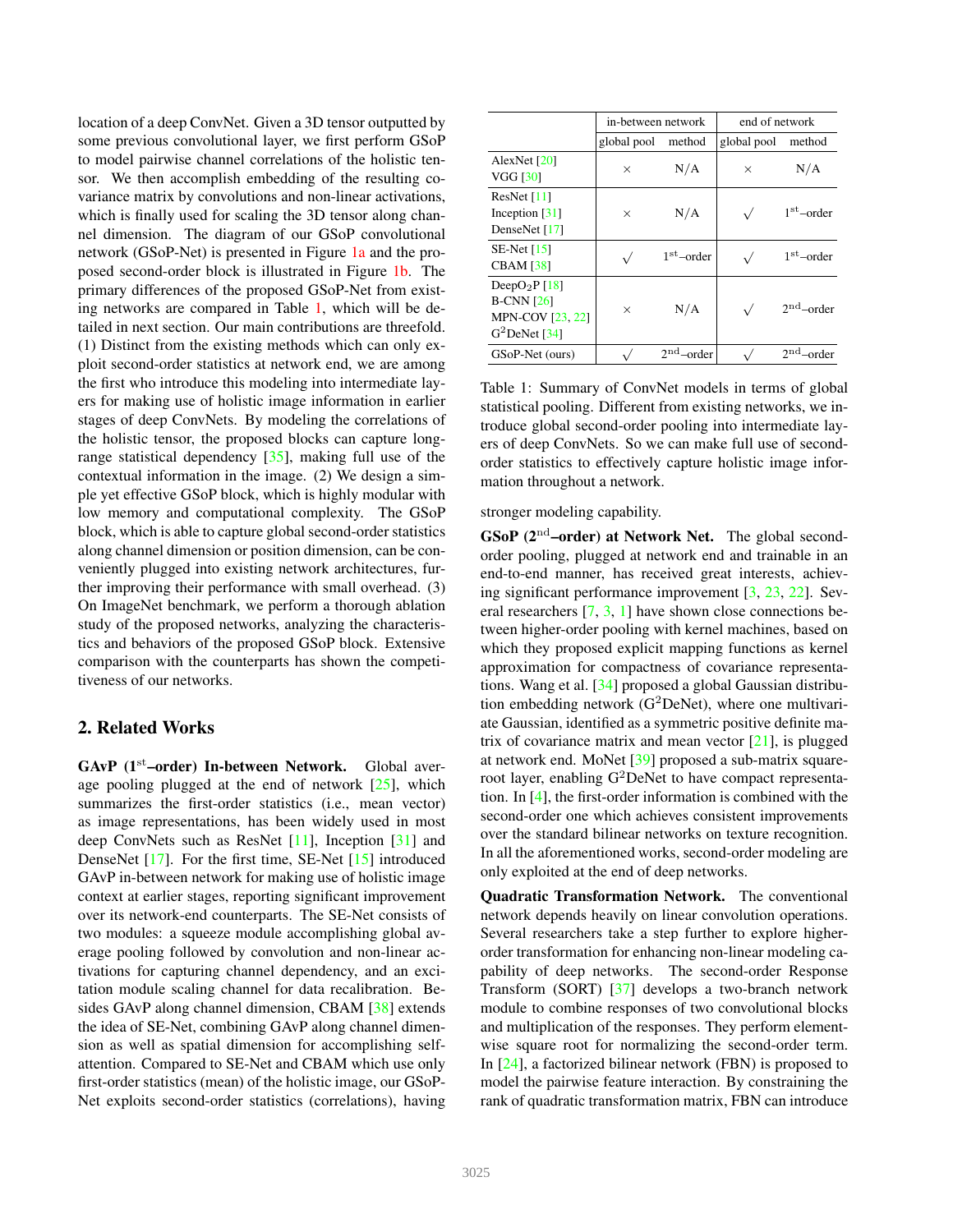

(a) Overview of GSoP-Net. The proposed global second-order pooling (GSoP) block can be conveniently inserted after any convolutional layer in-between network. We propose to use, at the network end, GSoP block followed by common global average pooling producing compact image representations (GSoP-Net1), or matrix power normalized covariance  $[23]$  outputting covariance matrices as image representations (GSoP-Net2).



(b) GSoP block. Given an input tensor, after dimension reduction, the GSoP block starts with covariance matrix computation, followed by two consecutive operations of a linear convolution and non-linear activation, producing the output tensor which is scaling (multiplication) of the input one along the channel dimension.

Figure 1: Our global second-order pooling network (GSoP-Net). Figure 1a gives an overview of GSoP-Net and the proposed GSoP block is presented in Figure 1b. We introduce global second-order pooling into intermediate layers of deep ConvNets, which goes beyond the existing works where GSoP can only be used at network end. By modeling higher-order statistics of holistic images at earlier stages, our network can enhance capability of non-linear representation learning of deep networks.

bilinear pooling into intermediate layers. Zoumpourlis et al. [43] introduce Volterra kernel-based convolutions, which can model first-, second- or higher-order interactions of data, serving as approximations of non-linear functionals. All the works above are concerned with non-linear filters, applied only to local neighborhood, just like linear convolution. In contrast, our GSoP networks collect the secondorder statistics of the holistic image for enhancing nonlinear capability of deep networks.

### 3. Global Second-order Pooling Network

We illustrate the proposed GSoP-Net in Figure 1a. Note that the second-order pooling block we designed can be conveniently inserted after any convolutional layer. By introducing this block in intermediate layers, we can model high-order statistics of the holistic image at early stages, having ability to enhance non-linear modeling capability of deep ConvNets.

In practice, we build two network architectures. With GSoP blocks in-between network and at the end of network, we can use GSoP block as well which is followed by the common global average pooling, producing the mean vector as compact image representation, which we call GSoP-Net1. Alternatively, at the end of network, we can adopt matrix power normalized covariance matrices as image representations [23], called GSoP-Net2, which is more discriminative yet is high-dimensional.

### 3.1. GSoP Block

Figure 1b shows the diagram of the key module of our network, i.e., GSoP block. Similar to [15], the block consists of two modules, i.e., squeeze module and excitation module. The squeeze module aims to model the secondorder statistics along the channel dimension of the input tensor. We are given a 3D tensor of  $h' \times w' \times c'$  as an input, where  $h'$  and  $w'$  are spatial height and width and  $c'$ is the number of channels. First, we use  $1 \times 1$  convolution reducing the number of channels from  $c'$  to  $c$  ( $c < c'$ ) to decrease the computational cost of the following operations. For the  $h' \times w' \times c$  tensor of reduced dimensionality, we compute pairwise channel correlations, obtaining one  $c \times c$  covariance matrix. The resulting covariance matrix has clear physical meaning, i.e., its  $i<sup>th</sup>$  row indicates statistical dependency of channel  $i$  with all channels. As the quadratic operations involved change the order of data, we perform row-wise normalization for the covariance matrix, respecting the inherent structural information. In contrast, the SE-Net uses global first-order pooling, which can only summarize the mean of individual channels, having limited statistical modeling capability.

In the excitation module, prior to channel scaling, we perform two consecutive operations of convolution plus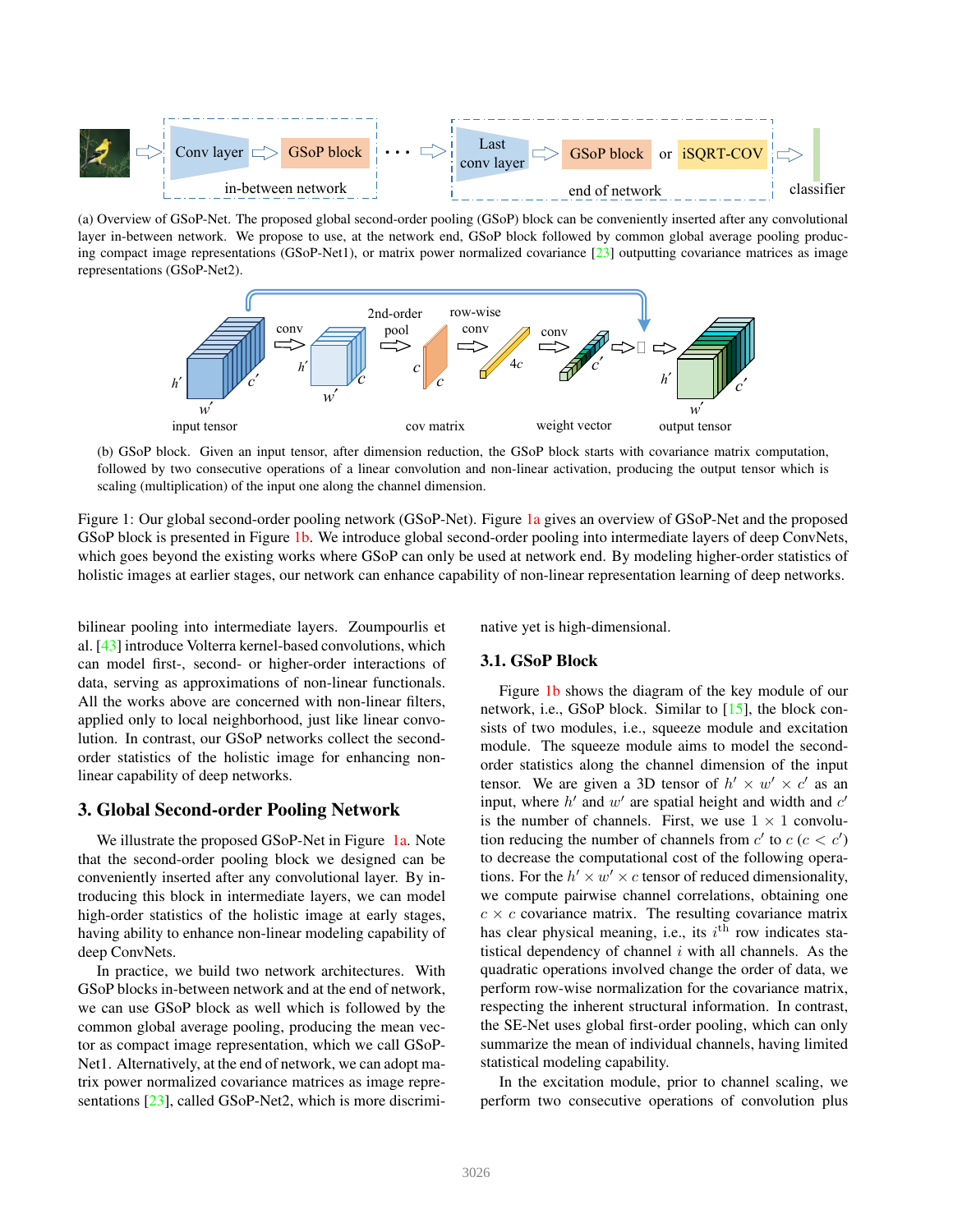

Figure 2: Classical convolutional operations fail to capture holistic dependency of 3D tensor due to limited receptive field size. For example, the data in small blue tensor cannot interact with that of yellow tensor at distant position due to limited receptive filed size. Our GSoP-Net addresses this by modeling pairwise correlations of the holistic tensor.

non-linear activation for covariance matrix embedding. To maintain the structural information, we perform row-wise convolution for the covariance matrix by regarding each row as a group in group convolution  $[20]$ . Then we perform the second convolution and this time we use the sigmoid function as a nonlinear activation, outputting a  $c \times 1$  weight vector. We finally multiply each channel of input tensor by the corresponding element in the weight vector. Individual channels are thus emphasized or suppressed in a soft manner in terms of the weights.

### 3.2. Extension to Spatial Position

In previous section, we describe global second-order pooling along channel dimension, which we call *channelwise GSoP*. We can extend it to spatial position, called *position-wise GSoP*, capturing pairwise feature correlations of the holistic tensor for position-wise feature scaling. The design philosophy of the position-wise GSoP Block is very similar to that of the channel-wise one. We also use  $1 \times 1$ convolution for reducing the number of channels. Furthermore, as we are to compute pairwise correlations of features at all spatial positions, we adopt downsampling, decreasing the spatial size to fixed  $h \times w$ . So we obtain a position-wise covariance matrix of  $hw \times hw$ . Row i of the covariance matrix, where  $i = 1, \ldots, hw$  enumerate all spatial positions, indicates statistical correlation of the  $i^{\text{th}}$  feature with all features. The position-wise covariance matrix is also fed to two consecutive operations, i.e., row-wise convolution and convolution followed by sigmoid. After appropriate reshaping, we can obtain an  $h \times w$  weight matrix which encodes nonlinear pair-wise dependency among features at all positions. At last, the weight matrix is upsampled to  $h' \times w'$ and then multiplied position-wise with spatial features.

#### 3.3. Mechanism of GSoP Block

In classical deep ConvNets, restricted by limited receptive field size, the convolution operations can only process a local neighborhood of 3D tensor. The data at distant position cannot interact, e.g., the small blue tensor and the small yellow one as shown in Figure 2. The long-range dependencies can only be captured by larger receptive fields produced by deep stacking of convolutional operations. This leads to several downsides such as optimization difficulty and modeling difficulty of multi-hop dependency [35].

By computing all pairwise feature correlations (or inner product), the non-local operation can capture dependency of features at distant positions. As a result, the non-local operation can excite significant features, which is consistent with self-attention machinery [32]. Our *position-wise GSoP* multiplies each feature with one weight, which encodes nonlinear correlations of this feature with features at all positions. As such, our position-wise GSoP can also model long-range dependency of features, functioning as a kind of spatial self-attention. Beyond that, our *channel-wise GSoP* can capture long-range dependency along channel dimension, steering self-attention to significant channels. Note that SE-Net can capture long-range channel dependency as well, which, however, can model only the first-order statistical dependency, having limited representation capability.

### 3.4. Block Implementation

Our blocks can be conveniently inserted into ResNet architecture. The ResNet contains 4 residual stages, i.e.,  $conv2_x, \ldots, conv5_x, each containing stacks of bottleneck$ blocks. The exception is the first stage (i.e., conv1) which only contains one single convolutional layer, without bottleneck structure. To simplify block design and to tradeoff between computational complexity and classification accuracy, we adopt fixed size covariance matrices for all residual stages. In practice, we reduce the number of channel to 128 for both channel-wise and position-wise GSoP; in addition, we set the size of spatial covariance matrix to 64 (i.e.,  $h=w=8$ ). We note that the value of covariance matrix size is evaluated in Section 4.1.

After the  $1\times1$  convolution for dimensionality reduction of channels, we perform downsampling for position-wise GSoP to obtain feature maps of fixed size (i.e.,  $8 \times 8$ ). By reshaped to a 3D tensor with first dimension being singleton, the  $d \times d$  covariance matrix can be seen as  $1 \times d$  feature map with d channels, and so row-wise BN and row-wise group convolutions [20] can be easily accomplished. The channel number after the row convolution is raised to  $4d$  and  $4hw$ for channel-wise pooling and position-wise pooling, respectively. The size of weight vector for channel-wise pooling or weight matrix for position-wise pooling, should match the input tensor size. We mention that after the proposed blocks, we also use a shortcut connection, adding the input tensor to the scaled, output one. In Table 2, we present implementation of GSoP block for conv4 x.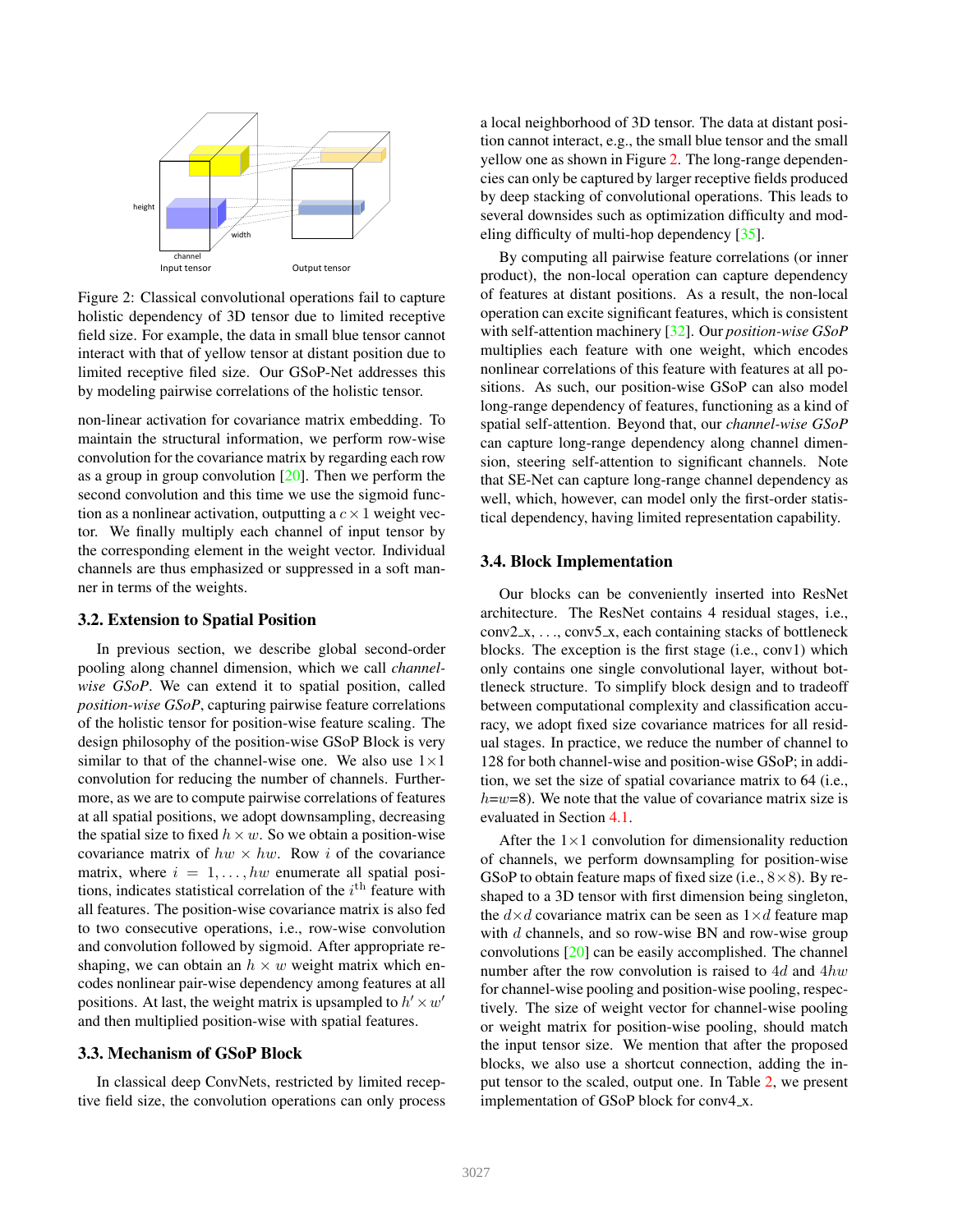|                       | channel-wise GSoP                    |                                                       | position-wise GSoP                |                                                         |  |
|-----------------------|--------------------------------------|-------------------------------------------------------|-----------------------------------|---------------------------------------------------------|--|
| layers                | 3D filter                            | output tensor                                         | 3D filter                         | output tensor                                           |  |
| $conv + BN$<br>+ ReLU | $1 \times 1 \times 1024$<br>$G=1$    | $14 \times 14 \times 128$                             | $1 \times 1 \times 1024$<br>$G=1$ | $14 \times 14 \times 128$                               |  |
| down sampling         |                                      |                                                       |                                   | $8\times8\times128$                                     |  |
| COV pool+BN           |                                      | $128 \times 128 \rightarrow$<br>$1\times128\times128$ |                                   | $64\times 64 \rightarrow$<br>$1\times 64\times 64$      |  |
| row-wise conv         | $1 \times 128 \times 1$<br>$G = 128$ | $1\times1\times512$                                   | $1\times 64\times 1$<br>$G=64$    | $1 \times 1 \times 256$                                 |  |
| $conv + sigmoid$      | $1 \times 1 \times 512$<br>$G=1$     | $1 \times 1 \times 1024$                              | $1 \times 1 \times 256$<br>$G=1$  | $1 \times 1 \times 64 \rightarrow$<br>$8\times8\times1$ |  |
| up sampling           |                                      |                                                       |                                   | $14\times14\times1$                                     |  |
| scaling               |                                      | $14\times14\times1024$                                |                                   | $14\times14\times1024$                                  |  |
| parameters (M)        | 0.72                                 |                                                       | 0.16                              |                                                         |  |
| <b>MFLOPs</b>         | 28.1                                 |                                                       | 26.2                              |                                                         |  |

Table 2: GSoP blocks for conv4\_x. 'G' indicates #group convolutions  $[20]$ , in which G=1 indicates common convolution (no group); gray text indicates reshape operation. Shortcut connections are added after GSoP blocks.

### 4. Experiments

In this section, we first conduct ablation analysis of the proposed GSoP-Nets. We then make comparison with the competing methods as well as state-of-the-arts on ImageNet. We finally evaluate generalization capability of our network to small-scale classification. All of our program are implemented under the PyTorch framework, and runs on four workstations each of which is equipped with 2 GTX 1080Ti GPUs and an Intel i7-4790K@4GHz CPU.

Datasets. Our experiments are mainly conducted on ImageNet-1K [5] benchmark. The ImageNet-1K contains 1.28M training images and 50K validation images from 1,000 classes. In Section 4.1, for the purpose of faster ablation study, we build a small subset of ImageNet-1K by randomly selecting 250 classes, including 320K/12.5K images for training/validation, which we call ImageNet- $\frac{1}{4}$ K. For comparison with state-of-the-art networks, we adopt standard ImageNet-1K in Section 4.2. To evaluate the generalization capability of our network, we also make experiments on CIFAR-100 benchmark [19], which contains 60K color images of 32x32 pixels from 100 categories, with 50K images for training and 10K images for testing.

Experimental Setting. During training from scratch with ResNet architecture on ImageNet, we follow [11] for data augmentation involving scale, color and flip jittering. The weights are initialized as in [10]. We randomly crop  $224 \times 224$  images from the rescaled images with perchannel mean subtraction. The networks are optimized using stochastic gradient descent (SGD) with a weight decay of 1e-4, a momentum of 0.9 and a mini-batch of 160. The initial learning rate is set to 0.1, divided by 10 every 30 epochs until 100 epochs, unless specified otherwise. During

|           | output           | layer                                                                                                                                 |  |  |
|-----------|------------------|---------------------------------------------------------------------------------------------------------------------------------------|--|--|
| conv1     | $112 \times 112$ | conv, $7 \times 7$ , 64, Stride=2                                                                                                     |  |  |
| pool1     |                  | max pool, $3 \times 3$ , Stride=2                                                                                                     |  |  |
| $conv2_x$ | $56 \times 56$   | conv, $1 \times 1, 64$ ]<br>conv, $1 \times 1, 64$   $\times 2$<br>conv, $1 \times 1$ , 256<br><b>GSoP Block</b>                      |  |  |
| $conv3_x$ | $28\times28$     | $\lceil \text{conv}, 1 \times 1, 128 \rceil$<br>conv, $1 \times 1$ , 128<br>$\times 2$<br>conv, $1 \times 1,512$<br><b>GSoP Block</b> |  |  |
| conv4 x   | $14 \times 14$   | conv, $1 \times 1$ , 256<br>conv, $1 \times 1$ , 256<br>$\times 2$<br>conv, $1 \times 1$ , 1024<br><b>GSoP Block</b>                  |  |  |
| $conv5_x$ | $14 \times 14$   | conv, $1 \times 1,512$<br>conv, $1 \times 1,512$<br>$\times 2$<br>conv, $1 \times 1$ , 2048                                           |  |  |
|           | $1\times1$       | GSoP block+GAvP, 2K<br><sub>or</sub><br>iSQRT-COV [22], 32K                                                                           |  |  |
|           | $1\times1$       | $FC + softmax$                                                                                                                        |  |  |

Table 3: GSoP-Net with ResNet-26 architecture.

testing stage, we evaluate the error on the single  $224 \times 224$ center crop from an image whose shorter size is 256.

For training from scratch on CIFAR-100, following [12], we use standard data augmentation of horizontal flip and random translation. The networks are trained within 110 epochs with the initial learning rate of 0.25, which is reduced to 0.025 and 0.0025 at the  $80<sup>th</sup>$  and  $95<sup>th</sup>$  epoch, respectively. The weight decay and momentum are same with those on ImageNet while the mini-batch size is 128.

### 4.1. Ablation Analysis on GSoP-Nets

We develop a lightweight residual network of 26 layers (i.e., ResNet-26) as our baseline architecture, where every residual stage contains two bottlenecks. For conv2 x∼conv4 x, we insert one GSoP block per residual stage. For *GSoP-Net1* we insert one GSoP block after the last residual stage, followed by global average pooling, outputting a 2K-dimensional image representation fully connected to softmax layer; for *GSoP-Net2*, instead, we use matrix power normalized covariance pooling, producing 32K-dimensional image representation. As in [23, 22], we do not perform downsampling at the last residual stage to alleviate the problem of small sample size. Table 3 presents the architecture of our GSoP-Nets.

Impact of Covariance Size. The covariance matrices, produced by the second-order pooling blocks, encode the statistical correlation of the holistic tensors, playing a central role in our networks. So we first evaluate impact of covariance matrix size on the proposed networks. Table 4a summarizes the results, in which the top and middle panel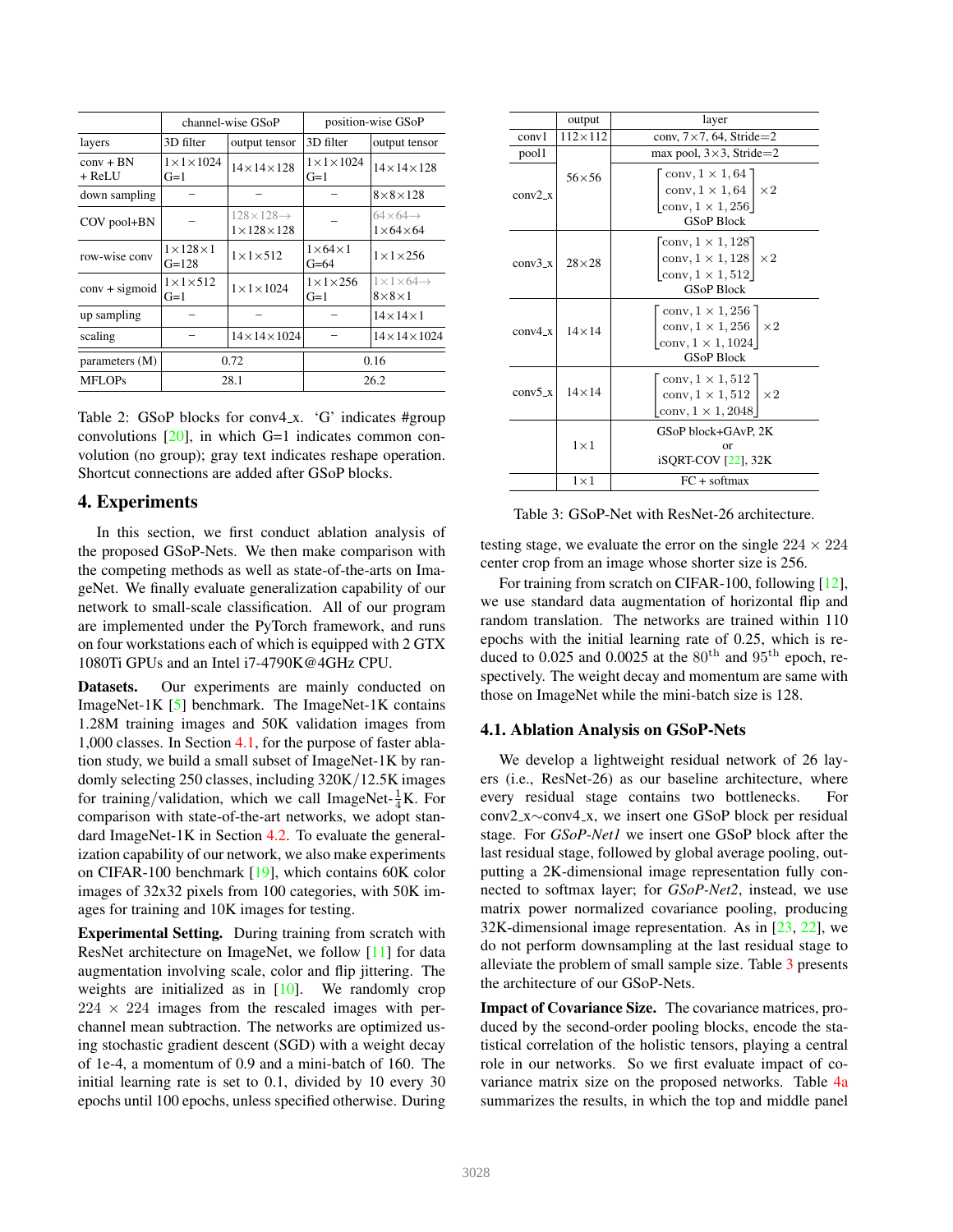|                  |                              |                  |                  |                                       | top-1 err/top-5 err        |
|------------------|------------------------------|------------------|------------------|---------------------------------------|----------------------------|
|                  |                              |                  |                  | GSoP-Net1                             | GSoP-Net2                  |
|                  |                              | $64\times 64$    |                  | 18.00/4.99                            | 16.84/4.58                 |
|                  | channel-wise<br>cov size c   |                  | $128 \times 128$ | 17.42/4.53                            | 16.68/4.36                 |
|                  |                              | $256\times256$   |                  | 17.61/4.64                            | 16.67/4.18                 |
|                  |                              | $36\times36$     |                  | 19.21/5.46                            | 17.34/4.80                 |
|                  | position-wise<br>cov size hw | $64\times64$     |                  | 18.37/5.05                            | 17.18/4.80                 |
|                  |                              | $144 \times 144$ |                  | 18.41/5.08                            | 17.51/4.63                 |
|                  | vanilla network              |                  |                  |                                       | 19.18/5.62                 |
|                  |                              |                  |                  | (a) Impact of covariance matrix size. |                            |
|                  |                              |                  |                  |                                       | top-1 $err/top-5$ err      |
|                  |                              |                  |                  | GSoP-Net1                             | GSoP-Net2                  |
|                  | channel-wise pool            |                  | 17.42/4.53       |                                       | 16.68/4.36                 |
|                  | position-wise pool           |                  | 18.37/5.05       |                                       | 17.18/4.80                 |
|                  | average                      |                  | 17.90/4.73       |                                       | 16.77/4.36                 |
| fusion           | maximum                      |                  | 17.48/4.52       |                                       | 16.80/4.39                 |
|                  | concatenation                |                  |                  | 17.58/4.61                            | 16.49/4.35                 |
|                  |                              |                  |                  | (b) Comparison of fusion schemes.     |                            |
| [S2, S3, S4, S5] |                              |                  | top-1 err        | top-5 err                             |                            |
|                  | $[-, -, -, -]$               |                  |                  | 19.18                                 | 5.62                       |
|                  | $[C, -, -, -]$               |                  |                  | 18.45                                 | 5.22                       |
|                  | $[-, C, -, -]$               |                  |                  | 18.72                                 | 5.33                       |
|                  | $[-, -, C, -]$               |                  |                  | 18.85                                 | 5.24                       |
|                  | $[-, -, -, C]$               |                  |                  | 18.33                                 | 5.12                       |
|                  | [C, C, C, C]                 |                  |                  | 17.42                                 | 4.53                       |
|                  | $[-, -, -, \sqrt]$           |                  |                  | 17.43                                 | 4.71                       |
|                  | [C, C, C, $\sqrt{}$ ]        |                  |                  | 16.68                                 | 4.36                       |
|                  |                              |                  |                  | (c) Single block performance.         |                            |
| 2 blocks         | error                        | 3 blocks         |                  | error                                 | #blocks: $4 \rightarrow 1$ |
|                  |                              |                  |                  |                                       |                            |

| $[C, C, -, -]$ 18.05/5.22 $\Big  [C, C, C, -]$ 17.54/4.67 $\Big  \Big  [C, C, C, C]$ 17.42/4.53        |  |  |  |
|--------------------------------------------------------------------------------------------------------|--|--|--|
| $[-, C, C, -] 18.29/4.86 \Big  [-, C, C, C] 17.54/4.79 \Big  [-, C, C, C] 17.54/4.79$                  |  |  |  |
| $[-,-, \text{C}, \text{C}]$ 18.09/4.81 $\vert$ [C, -, C, C] 17.64/4.89 $\vert$ [-, -, C, C] 18.09/4.81 |  |  |  |
| $[C, -, -, C]$ 18.01/4.99 $[C, C, -, C]$ 17.90/4.97 $  [-, -, -, C]$ 18.33/5.12                        |  |  |  |
|                                                                                                        |  |  |  |

(d) Top-1/top-5 errors  $(\%)$  of varying number of blocks.

Table 4: Ablation results of our GSoP-Nets with ResNet-26 architecture on ImageNet- $\frac{1}{4}$ K.

shows the impacts using channel-wise (cov size:  $c \times c$ ) and position-wise pooling (cov size:  $hw \times hw$ ), respectively. We first observe that, whatever the second-order pooling, the proposed networks improve over vanilla ResNet-26, demonstrating that our holistic modeling methods in earlier stages are beneficial in enhancing the network's discriminative capability. For channel-wise second-order pooling, relative to varying values of c, GSoP-Net1 achieves the best results with  $c = 128$ . The errors of GSoP-Net2 consistently decline as c gets larger and the lowest error is obtained with  $c = 256$ . For position-wise second-order pooling, GSoP-Net1 with  $hw = 64$  produces the lowest errors. Notably, for either channel-wise or position-wise pooling, it is clear that GSoP-Net2 performs much better than GSoP-Net1, which suggests that image representation of covariance matrix is superior to that of mean vector by average pooling.

Fusion of Channel- and Position-wise Pooling. The channel-wise and position-wise second-order pooling capture statistical correlations from different dimensions of 3D tensor. They can be combined for holistic image modeling. Given an input tensor, we independently perform secondorder pooling along the channel dimension and spatial dimension, producing two output tensors. We can fuse the two output tensors by the commonly used operations of average/maximum and concatenation. As concatenation operation increases tensor size, we use one convolutional layer for maintaining the original tensor size.

The results of fusion methods are presented in Table 4b. For GSoP-Net1, the average scheme performs worse than the other two, while the maximum scheme is slightly better than the concatenation one. For GSoP-Net2, the concatenation scheme is a little superior to the other two schemes. However, compared to separate channel-wise pooling, with any fusion scheme, combination of position-wise pooling brings little improvement. These results suggest that the two kinds of second-order pooling methods are not complementary, though the two proposed networks individually have obvious improvement over the vanilla network.

Performance of Single Second-order Block. In this part, we analyze the performance of single channel-wise block separately added to different residual stage. We make no analysis on position-wise pooling as it is inferior to the channel-wise one. Table  $4d$  presents the results, where Si denotes residual stage i,  $i = 2, \ldots, 5; -$ , C and  $\sqrt{\ }$  denote no second-order block, one second-order block and iSQRT-COV meta layer [23] inserted at the corresponding residual stage, respectively. It can be seen that insertion of single block into any residual stage brings comparable improvement over the vanilla network, suggesting that the second-order block at different stage makes similar contribution to the overall GSoP-Net1. The iSQRT-COV, which inserts a matrix normalized covariance matrix at residual stage 5 as the final image representation, is a strong baseline, even achieving comparable result with GSoP-Net1. The GSoP-Net2, which essentially amounts to insertion of global second-order pooling at intermediate stages of iSQRT-COV network, leading to further, nontrivial improvement. This suggests the benefit of introducing second-order statistics in earlier layers of networks.

Results of Varying Number of Second-order Blocks. Table 4d shows the results of varying number of channel-wise second-order blocks inserted at different residual stages. It can be seen that overall the networks with identical number of second-order blocks produce comparable results.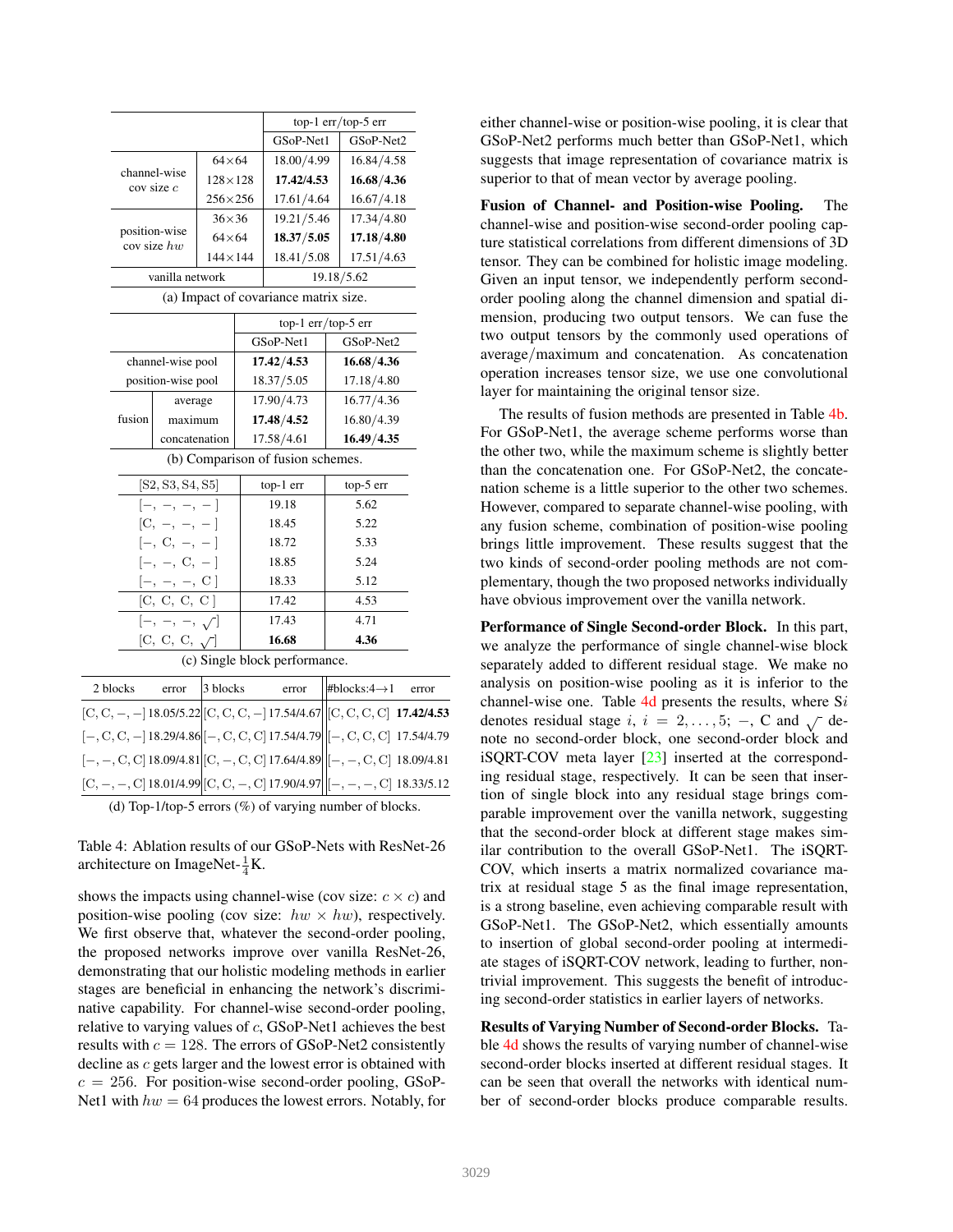

Figure 3: Convergence curves of our GSoP-Nets under ResNet-50 architecture. Left: GSoP-Net1 vs vanilla network [11]; right: GSoP-Net2 vs iSQRT-COV [22].

The performance consistently improves as the number of second-order blocks increase. With initial 4 second-order blocks, gradual block removal from higher stage to lower stage results in consistent performance decline; similar phenomenon can be observed for block removal from opposite direction and the corresponding results are not presented due to page limit.

### 4.2. Results on ImageNet-1K

In this subsection, we further evaluate our proposed GSoP-Nets on standard ImageNet-1K under ResNet-50 architecture. We insert a GSoP block for residual stage 2, 3 and 4, respectively. For GSoP-Net1, we insert one GSoP block for residual stage 5, followed by the commonly used global average pooling; for GSoP-Net2, instead of the GSoP block, the meta-layer of iSQRT-COV [22] is inserted.

### 4.2.1 Convergence and Network Complexity

Convergence. Figure 3 illustrates the convergence curves of our GSoP-Net. For GSoP-Net1, though second-order statistical modeling is exploited, it is for tensor (convolutional features) scaling while the image representation is first order, just like the original ResNet-50. As shown in the left figure, the convergence behavior of GSoP-Net1 is similar to that of ResNet-50, but consistently has lower validation error throughout the training process. Different from iSQRT-COV, for GSoP-Net2 we introduce second-order blocks for residual stages 1,2 and 3. From the right figure, we can see that GSoP-Net2 inherits fast convergence property of iSQRT-COV, while steadily performs better. We attribute the improvement of our networks over their counterparts to the holistic modeling of second-order statistics introduced in earlier stages.

Network Complexity. Table 5 shows comparison of parameter and computation. The number of parameters of GSoP-Net1 is comparable to that of the vanilla ResNet-50, while GSoP-Net2 has nearly doubled the number of parameters. The increased parameters in GSoP-Net2 are mainly due to FC layer, in which dimensionality of image representation is 32K, accounting for most increase of the total

|                           | description            | $top-1$ | $top-5$ | params/GFLOPs             |
|---------------------------|------------------------|---------|---------|---------------------------|
| He et al. $[11]$          | Baseline network       | 23.85   | 7.13    | 25.5M/3.86                |
| <b>FBN</b> [24]           | Ouadratic              | 24.0    | 7.1     |                           |
| <b>SORT [37]</b>          | transformations        | 23.82   | 6.72    |                           |
| MPN-COV [23]              | GSoP at network        | 22.74   | 6.54    | $2.2 \times 1.6 \times$   |
| iSORT-COV <sub>[22]</sub> | end                    | 22.14   | 6.22    | $2.2 \times 1.6 \times$   |
| $SE-Net [15]$             |                        | 23.29   | 6.62    | $1.1 \times 11.0 \times$  |
| GENet $[13]$              | GAvP across<br>network | 21.88   | 5.80    | $1.3\times11.0\times$     |
| <b>CBAM</b> [38]          |                        | 22.66   | 6.31    | $1.1 \times 1.0 \times$   |
| GSoP-Net1 (ours)          | GSoP across net-       | 22.02   | 5.88    | $1.1 \times 11.6 \times$  |
| GSoP-Net2 (ours)          | work                   | 21.19   | 5.64    | $2.3\times11.7\times$     |
| $ResNeXt$ [40]            | Modified               | 22.11   | 5.90    | $1.0\times11.0\times$     |
| DropBlock [8]             | architectures          | 21.87   | 5.98    | $1.0\times11.0\times$     |
| DRN-A-50 [41]             | upon ResNet            | 22.94   | 6.57    | $1.0\times$ /4.9 $\times$ |

Table 5: Comparison (%) of different methods with ResNet-50 architecture on ImageNet-1K.

parameters, just like MPN-COV [23] and iSQRT-COV [22]. Note that advances on model compression, e.g., [6, 28, 9], has potential to significantly reduce the number of parameters, particularly in FC layer, while maintaining the performance. In practice, we can exploit such techniques to reduce parameters. Analogous to [23, 22], the GFLOPs of our networks are 1.58x of the number of vanilla ResNet. The computations increased are attributed to removal of downsampling in the last residual stage, so that feature map size doubles. This operation is helpful for robust covariance estimation by alleviating the problem of small sample and high dimensionality [23]. This somewhat slowdowns the training, however, while making little difference for inference. With a single GTX 1080Ti GPU with CUDA 9.0 and CuDNN 7.1, the inference time (ms) per image are 2.52 vs 2.68/2.84 (vanilla ResNet-50 vs GSoP-Net1/GSoP-Net2).

#### 4.2.2 Comparison with Competing Networks.

Table 5 compares classification errors between our GSoP-Nets and the competing networks on ImageNet-1K.

Comparison with FBN and SORT. The two works [24, 37] are among the first which introduce quadratic transformation, instead of just linear convolutions, throughout a network. However, compared to the vanilla network, their performance gains are not significant. In contrast, our networks are much better, achieving over 2.8% and 2.6% higher accuracies than FBN and SORT. This comparison demonstrates that, by making favorable use of higher-order information, we can greatly improve the network performance.

Comparison with Global Cov Pool at Network End. Here we compare our GSoP-Net2 with several methods where global second-order pooling is inserted only at the end of network. All of them estimate covariance matrices of the last convolutional features as image representa-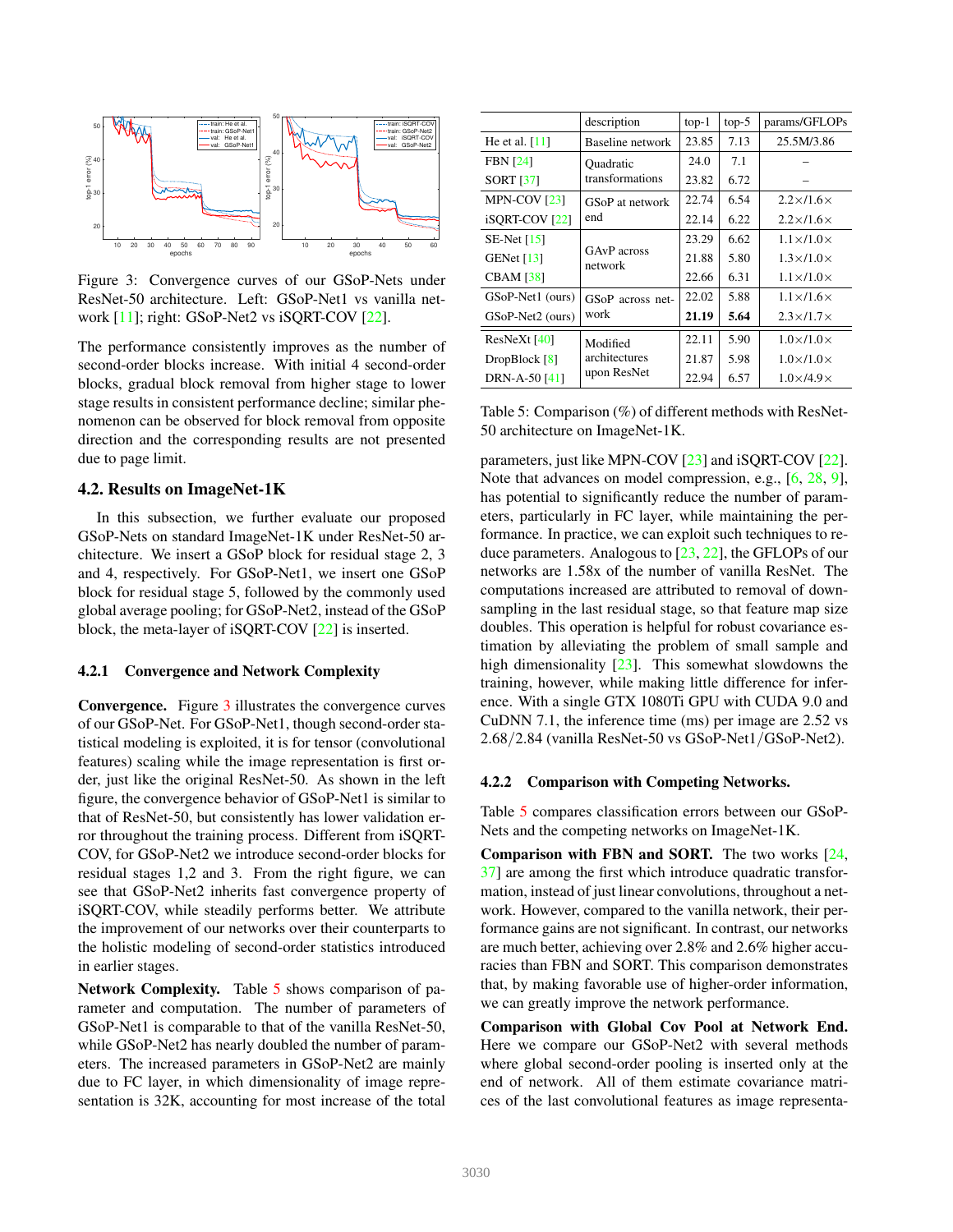tions. Deep $O_2P$  computes matrix logarithm for covariance matrix while B-CNN performs element-wise power normalization plus  $\ell_2$  normalization. As DeepO<sub>2</sub>P and B-CNN are not competitive for large-scale visual recognition [23], here we do not compare with them. MPN-COV uses structured normalization by matrix square root, and iSQRT-COV is a faster version of MPN-COV, in which matrix square root is based on iterative algorithm, rather than GPU unfriendly SVD. Our GSoP-Net2 outperforms MPN-COV by 1.55% in top-1 error (0.90% in top-5 error). Compared to iSQRT-COV, the GSoP-Net2 achieves 0.95%/0.58% lower top-1/top-5 error rates, while resulting in negligible overhead. We note that the iSQRT-COV is a strong baseline and our improvement is nontrivial. The comparison between our GSoP-Net2 and MPN-COV/iSQRT-COV indicates that introducing higher-order statistics in earlier stages can enhance representational learning capability of deep ConvNets.

Comparison with Global Avg Pool across Network. From Table 5, we can see that our GSoP-Net1 performs  $1.3\%/0.7\%$  better than SE-Net in top-1/top-5 errors. As an extension of SE-Net, CBAM combines global average and max pooling along both channel dimensional and spatial dimension. Nevertheless, the error rates of GSoP-Net1 are lower than CBAM. Building upon SE-Net, GENet [13] proposes gather and excitation operations for exploiting context information. Our GSoP-Net2 outperforms GENet by a non-trivial margin. These comparisons between our networks and SE-Net and its variants show that higher-order modeling is able to capture richer statistics than the firstorder modeling, leading to more discriminative representation. Notably, we do not insert GSoP block after each bottleneck structure; instead, we only insert the GSoP block per residual stage. As a result, we only add no more than 4 GSoP blocks, and more GSoP blocks may further improve the performance of our network.

Comparison with State-of-the-arts. Finally, we compare with several state-of-the-art networks which modify upon ResNet-50 architecture. Compared to ResNet, ResNeXt [40] considerably increases network width, which, however, keeps parameters and computation almost unchanged through an extensive use of group convolutions [20]. DRN-A-50 [41] removes downsampling in residual stage 3 and 4, and meanwhile uses dilated convolution to maintain the receptive size. DropBlock [8] extends dropout technique to convolution; by drop blocks of feature map randomly, it maintains the context integrity during training. As shown in Table 5, these modified networks performs much better than ResNet-50. Nevertheless, our GSoP-Net2 outperforms all of them by a non-trivial margin. It is noteworthy to mention that, if built upon the modified networks above, the performance of our network may improve further.

| model                     | top-1 err $(\%)$ | params | <b>GFLOPs</b> |
|---------------------------|------------------|--------|---------------|
| He et al $[12]$           | 24.33            | 1.7M   | 0.25          |
| SE-Net $[14]$             | 21.31            | 1.9M   | 0.29          |
| CMPE $[16]$               | 22.35            | 2.0M   | N/A           |
| iSORT-COV <sub>[22]</sub> | 19.95            | 2.5M   | 0.52          |
| GSoP-Net1 (ours)          | 20.86            | 2.9M   | 0.55          |
| GSoP-Net2 (ours)          | 18.58            | 3.6M   | 0.58          |

Table 6: Comparison (%) of our networks with the counterparts on CIFAR-100.

### 4.3. Results on CIFAR-100

This section conducts experiments on CIFAR-100 [19] to evaluate the generalization capability of the proposed GSoP-Net. The backbone network is pre-activation ResNet-164 [12], containing 3 residual stages each of which contains 18 bottlenecks. In GSoP-Net1, we insert 18 GSoP blocks into the backbone network uniformly, and in GSoP-Net2 the last GSoP block is replaced by a meta-layer of iSQRT-COV. Downsampling is not performed in the last residual stage. The final dimension of image representation in GSoP-Net2 is 8K and a dropout layer (dropout rate=0.5) is used for FC layer. The covariance size is  $64 \times 64$  in both GSoP-Net1 and GSoP-Net2.

The experimental results on CIFAR-100 are presented in Table 6. Compared with the vanilla network, GSoP-Net1 and GSoP-Net2 obtain gains of 3.47% and 5.75%, respectively, improving the performance by a large margin. CMPE [16] implements channel-wise excitation operation by establishing the correlation of the channel-wise representation between two nearby bottlenecks, which can be considered as a cross-block version of SE-Net. GSoP-Net1 performs better than SE-Net and CMPE by 0.45% and 1.49% respectively. iSQRT-COV is very competitive, outperforming SE-Net by ~1.36%. By introducing secondorder statistics in earlier stages, our GSoP-Net2 makes further improvement (↑ 1.37%) over iSQRT-COV.

### 5. Conclusion

We presented a simple yet effective method for capturing holistic statistical correlations throughout a deep convolutional neural network. By exploiting global second-order statistics at earlier stages, the proposed method can learn more discriminative representations. As far as we know, our work is among the first which introduce higher-order pooling into intermediate layers of deep networks. Our proposed networks performs better than SE-Net [15], i.e., the firstorder counterpart, while non-trivially improves state-of-theart iSQRT-COV [22] which plugged global covariance pooling as image representation only at network end. The proposed GSoP blocks can be conveniently plugged into other deep architectures, e.g., Inception [31] and DenseNet [17], which will be our future work.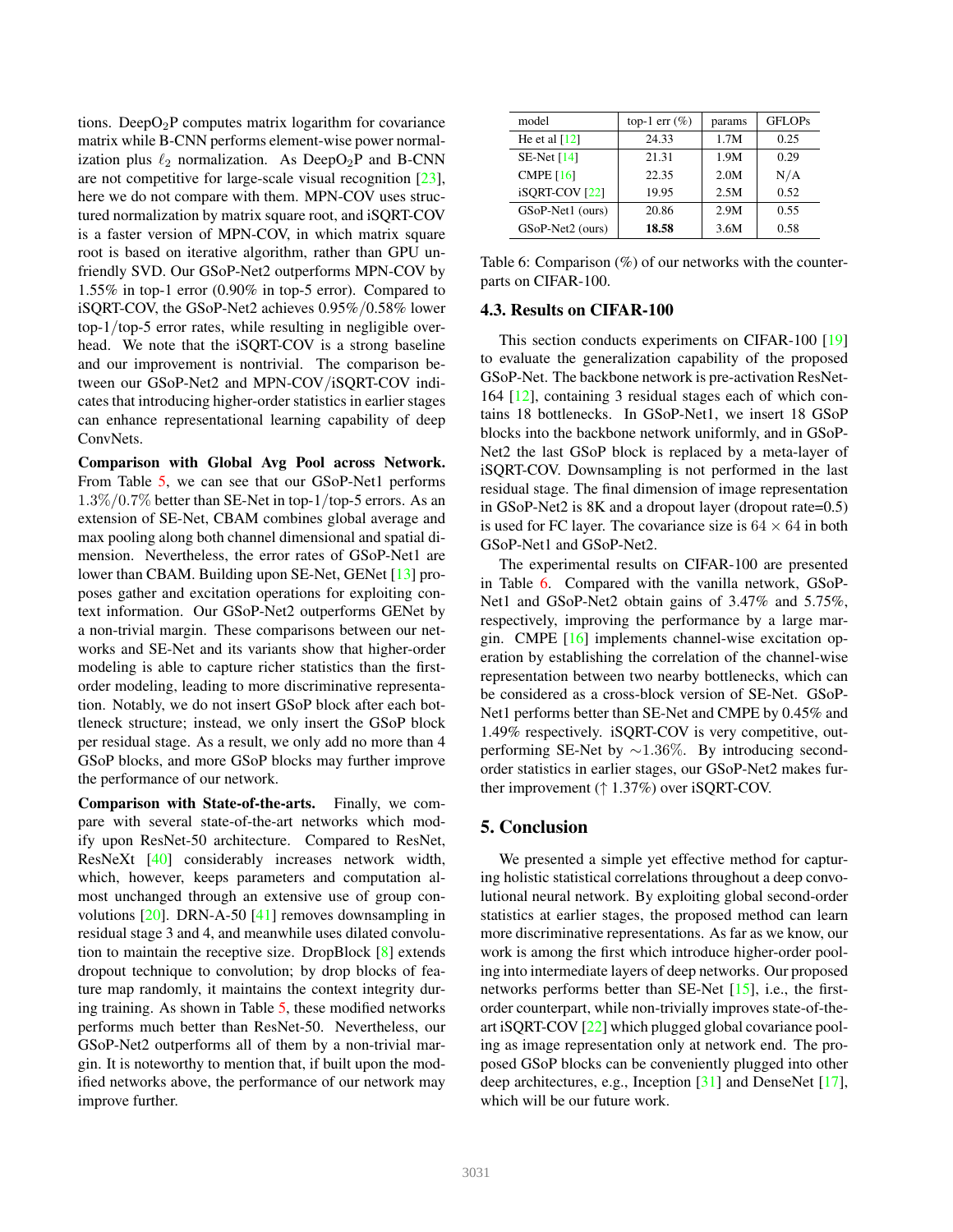### References

- [1] S. Cai, W. Zuo, and L. Zhang. Higher-order integration of hierarchical convolutional activations for fine-grained visual categorization. In *ICCV*, 2017. 1, 2
- [2] J. Carreira, R. Caseiro, J. Batista, and C. Sminchisescu. Semantic segmentation with second-order pooling. In *ECCV*, 2012. 1
- [3] Y. Cui, F. Zhou, J. Wang, X. Liu, Y. Lin, and S. Belongie. Kernel pooling for convolutional neural networks. In *CVPR*, 2017. 1, 2
- [4] X. Dai, J. Yue-Hei Ng, and L. S. Davis. FASON: First and second order information fusion network for texture recognition. In *CVPR*, 2017. 2
- [5] J. Deng, W. Dong, R. Socher, L.-J. Li, K. Li, and L. Fei-Fei. ImageNet: A large-scale hierarchical image database. In *CVPR*, 2009. 5
- [6] E. L. Denton, W. Zaremba, J. Bruna, Y. LeCun, and R. Fergus. Exploiting linear structure within convolutional networks for efficient evaluation. In *NIPS*, 2014. 7
- [7] Y. Gao, O. Beijbom, N. Zhang, and T. Darrell. Compact bilinear pooling. In *CVPR*, 2016. 1, 2
- [8] G. Ghiasi, T.-Y. Lin, and Q. V. Le. Dropblock: A regularization method for convolutional networks. In *NIPS*, 2018. 7, 8
- [9] S. Han, J. Pool, J. Tran, and W. Dally. Learning both weights and connections for efficient neural network. In *NIPS*, 2015. 7
- [10] K. He, X. Zhang, S. Ren, and J. Sun. Delving deep into rectifiers: Surpassing human-level performance on ImageNet classification. In *ICCV*, 2015. 5
- [11] K. He, X. Zhang, S. Ren, and J. Sun. Deep residual learning for image recognition. In *CVPR*, 2016. 2, 5, 7
- [12] K. He, X. Zhang, S. Ren, and J. Sun. Identity mappings in deep residual networks. In *ECCV*, 2016. 5, 8
- [13] J. Hu, L. Shen, S. Albanie, G. Sun, and A. Vedaldi. Gatherexcite: Exploiting feature context in convolutional neural networks. In *NIPS*, 2018. 7, 8
- [14] J. Hu, L. Shen, A. Samuel, S. Gang, and W. Enhua. Squeezeand-excitation networks. *arXiv:1709.01507v3*, 2018. 8
- [15] J. Hu, L. Shen, and G. Sun. Squeeze-and-excitation networks. In *CVPR*, 2018. 1, 2, 3, 7, 8
- [16] Y. Hu, G. Wen, M. Luo, D. Dai, and M. Jiajiong. Competitive inner-imaging squeeze and excitation for residual network. *arXiv:1807.08920*, 2018. 8
- [17] G. Huang, Z. Liu, L. van der Maaten, and K. Q. Weinberger. Densely connected convolutional networks. In *CVPR*, 2017. 2, 8
- [18] C. Ionescu, O. Vantzos, and C. Sminchisescu. Matrix backpropagation for deep networks with structured layers. In *ICCV*, 2015. 1, 2
- [19] A. Krizhevsky. Learning multiple layers of features from tiny images. *Tech. Rep.*, 2009. 5, 8
- [20] A. Krizhevsky, I. Sutskever, and G. E. Hinton. ImageNet classification with deep convolutional neural networks. In *NIPS*, 2012. 2, 4, 5, 8
- [21] P. Li, Q. Wang, H. Zeng, and L. Zhang. Local Log-Euclidean multivariate Gaussian descriptor and its application to image classification. *IEEE TPAMI*, 2017. 2
- [22] P. Li, J. Xie, Q. Wang, and Z. Gao. Towards faster training of global covariance pooling networks by iterative matrix square root normalization. In *CVPR*, 2018. 1, 2, 5, 7, 8
- [23] P. Li, J. Xie, Q. Wang, and W. Zuo. Is second-order information helpful for large-scale visual recognition? In *ICCV*, Oct 2017. 1, 2, 3, 5, 6, 7, 8
- [24] Y. Li, N. Wang, J. Liu, and X. Hou. Factorized bilinear models for image recognition. In *ICCV*, 2017. 1, 2, 7
- [25] M. Lin, Q. Chen, and S. Yan. Network in network. In *ICLR*, 2014. 1, 2
- [26] T.-Y. Lin, A. RoyChowdhury, and S. Maji. Bilinear CNN models for fine-grained visual recognition. In *ICCV*, 2015. 1, 2
- [27] J. Long, E. Shelhamer, and T. Darrell. Fully convolutional networks for semantic segmentation. In *CVPR*, 2015. 1
- [28] M. Rastegari, V. Ordonez, J. Redmon, and A. Farhadi. Xnornet: Imagenet classification using binary convolutional neural networks. In *ECCV*, 2016. 7
- [29] J. Redmon and A. Farhadi. YOLO9000: Better, faster, stronger. In *CVPR*, 2017. 1
- [30] K. Simonyan and A. Zisserman. Very deep convolutional networks for large-scale image recognition. In *ICLR*, 2015. 2
- [31] C. Szegedy, W. Liu, Y. Jia, P. Sermanet, S. Reed, D. Anguelov, D. Erhan, V. Vanhoucke, and A. Rabinovich. Going deeper with convolutions. In *CVPR*, 2015. 2, 8
- [32] A. Vaswani, N. Shazeer, N. Parmar, J. Uszkoreit, L. Jones, A. N. Gomez, L. u. Kaiser, and I. Polosukhin. Attention is all you need. In *NIPS*. 2017. 4
- [33] H. Wang, Q. Wang, M. Gao, P. Li, and W. Zuo. Multi-scale location-aware kernel representation for object detection. In *CVPR*, 2018. 1
- [34] Q. Wang, P. Li, and L. Zhang.  $G^2$ DeNet: Global Gaussian distribution embedding network and its application to visual recognition. In *CVPR*, 2017. 2
- [35] X. Wang, R. Girshick, A. Gupta, and K. He. Non-local neural networks. In *CVPR*, 2018. 1, 2, 4
- [36] Y. Wang, M. Long, J. Wang, and P. S. Yu. Spatiotemporal pyramid network for video action recognition. In *CVPR*, 2017. 1
- [37] Y. Wang, L. Xie, C. Liu, S. Qiao, Y. Zhang, W. Zhang, Q. Tian, and A. Yuille. SORT: Second-order response transform for visual recognition. In *ICCV*, 2017. 1, 2, 7
- [38] S. Woo, J. Park, J.-Y. Lee, and I. So Kweon. Cbam: Convolutional block attention module. In *ECCV*, 2018. 2, 7
- [39] H. Xiao, J. Feng, G. Lin, Y. Liu, and M. Zhang. Monet: Deep motion exploitation for video object segmentation. In *CVPR*, 2018. 2
- [40] S. Xie, R. Girshick, P. Dollar, Z. Tu, and K. He. Aggregated residual transformations for deep neural networks. In *CVPR*, 2017. 7, 8
- [41] F. Yu, V. Koltun, and T. Funkhouser. Dilated residual networks. In *CVPR*, 2017. 7, 8